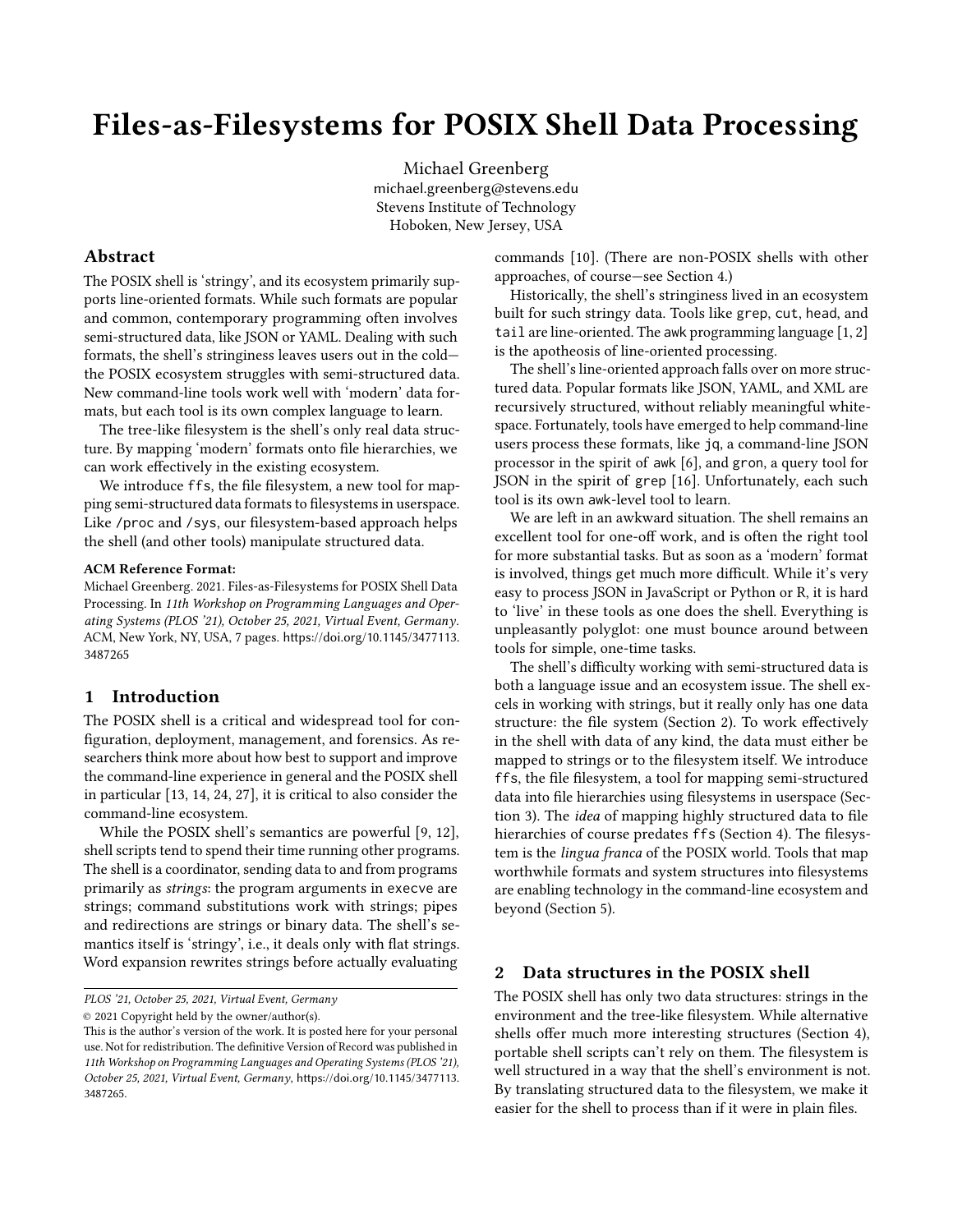```
$echo '{}' >demo.json # (A)$ ffs -i demo.json & \# (B)
[1] 17309
$ cd demo
demo $ echo 47 >favorite_number # (C)
demo $ mkdir likes
demo $ echo true >likes/dogs
demo $ echo false >likes/cats
demo $ touch mistakes
demo $ echo Michael Greenberg >name
demo $ echo https://mgree.github.io >website
demo $ cd ..
$ umount demo
$
[1]+ Done ffs -i demo.json
$ cat demo.json # (D)
{"favorite_number":47,"likes":{"cats":false,
"dogs":true},"mistakes":null,"name":
"Michael Greenberg","website":
"https://mgree.github.io"}
```
Figure 1. Command-line use of ffs to create a JSON file, by (A) creating and (B) mounting an empty JSON file and then  $(C)$  editing it in-place  $(-i)$  to contain strings, numbers, and nested objects. (Output is semantically wrapped but otherwise unedited.) Unmounting (D) saves the file.

Programs in the POSIX shell use environment variables to store local and system-wide state. Environment variables are, at core, strings, though they are sometimes also interpreted as numbers (e.g., arithmetic expansion). The stringiness of POSIX environment variables limits what the shell can do. Between newline trimming of command substitutions and issues with null bytes, environment variables can't be used to process binary data. Shell operators like prefix/suffix patterns allow some primitive string operations; tools like sed and grep offer more power. The shell semantics makes it not too difficult to use strings as lists: experts can set IFS to control how field separation breaks up inputs to for loops and other forms. None of these tools let the shell reliably process recursively structured data.

The filesystem, however, is basically a tree. Hard links make it DAG-like, and symbolic links make it a nearly arbitrary graph. The shell is quite adept at moving around the filesystem: manual use is easy, with  $cd - for$  backtracking and pushd/popd for more complex situations; programmatically, for loops with recursion and the find tool both make it easy to traverse large directory structures in the shell.

Our idea is to map structured data formats onto the filesystem. Navigating and manipulating the filesystem is a breeze in the shell ecosystem as it exists today. By utilizing existing tools, users can do the usual shell things—spot checks and quick fixes—on data in modern formats. Rather than learning

```
$ curl https://api.github.com/
    repos/mgree/smoosh/commits >commits.json
$ cat commits.json
[ { "sha": ..., "commit": ..., ... }, ... ]
$ ffs commits.json --no-output &
[1] 2883
$ for msg in $(find . -name message); do
    if grep test $msg >/dev/null; then
      echo \{(cut -c 1-7 \text{ $(dimensiones]}/1.7)matches: $(cat $msg);
    fi;
  done
a930035 matches: two more tests from old ...
cd923b5 matches: set path for integration tests
75ff2b4 matches: drop fds test---it's gh
da8bd4d matches: log ulimit for macOS test ...
0321690 matches: switch to gh actions, ...
451824a matches: more tests
2ee1784 matches: Exit status carryover (#42) ...
639d70d matches: test fds output
dd897d1 matches: abort test early if fd ...
ce28260 matches: test
8b9647b matches: close fds before testing, ...
4b55ccd matches: plain fds test
```
Figure 2. Exploring a large JSON file with ffs (with light elisions for space constraints).

specialized tools (like jq or gron), users can go on using their preferred tools, whether that means sed or vim or emacs.

# <span id="page-1-0"></span>3 **ffs**: the file filesystem

The ffs tool [\[11\]](#page-6-8) uses filesystems in userspace (FUSE) to treat semi-structured data as inspectable and editable file hierarchies. Users mount a file as a filesystem by running ffs in the background; the filesystem lets them manipulate (Figure [1\)](#page-1-1) and explore (Figure [2\)](#page-1-2) the mounted fileystem. Altering the mounted filesystem updates the data in the file. As of version 0.1.1., ffs supports JSON, YAML, and TOML formats. ffs is 3k SLOC of Rust, with 2.5k SLOC of (fairly redundant) shell scripts as tests and benchmarks. Adding formats that match ffs's data model (Section [3.1\)](#page-1-3) is easy. The save/load logic is independent of individual formats (Section [3.2\)](#page-2-0). While ffs is a usable prototype, issues and questions remain (Section [3.3\)](#page-3-0).

## <span id="page-1-3"></span>3.1 Data model

ffs's job is to take semi-structured data and map it to a filesystem hierarchy of inodes. FUSE filesystems support all seven POSIX XSI file types, but ffs only makes use of regular files and directories. For a given format, the ffs data model comes in three parts (Figure [3\)](#page-2-1): first, the format is characterized as some set of *values*; next, types characterize the shape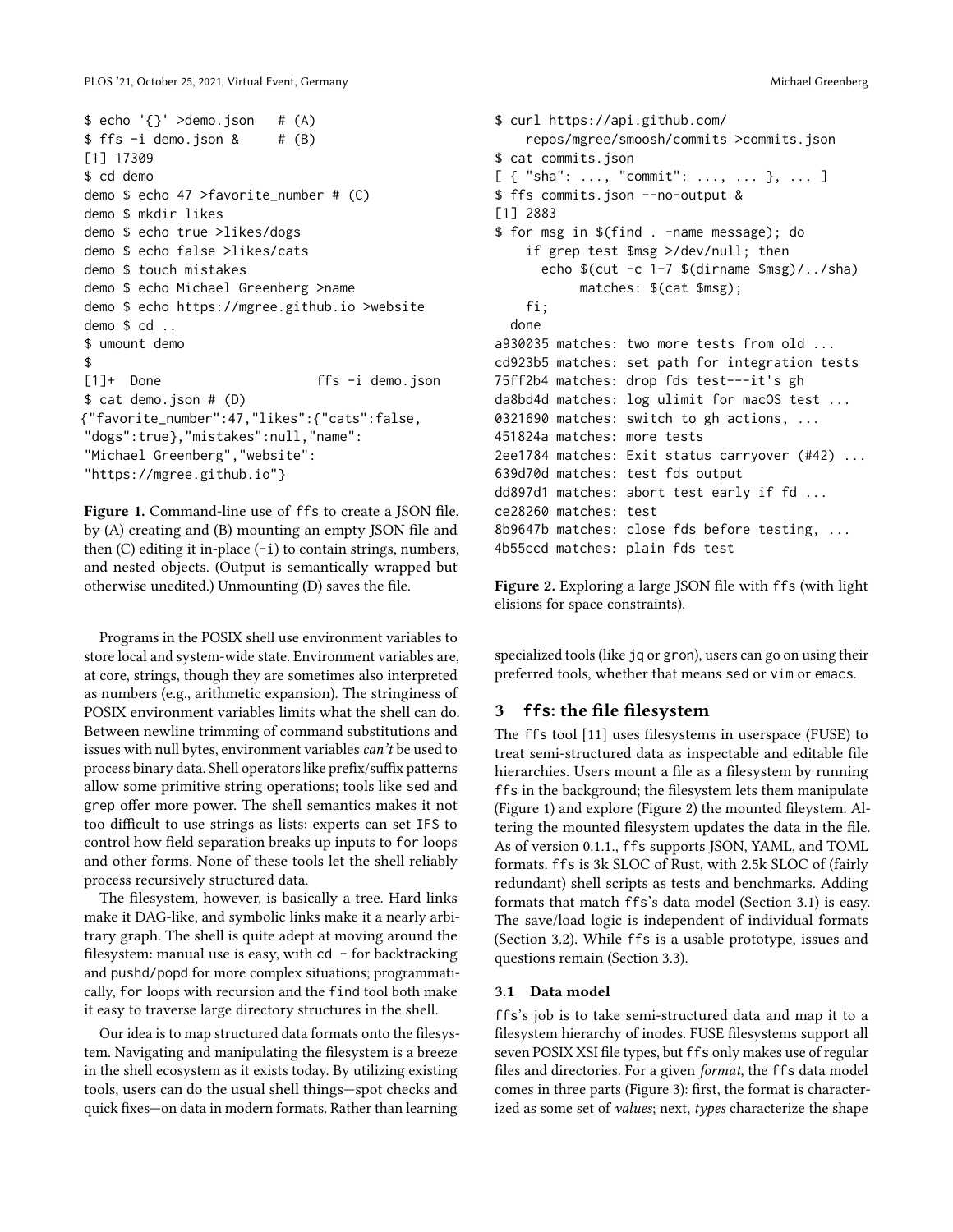<span id="page-2-1"></span>

| <b>Formats</b>     |  |                                                                                       |
|--------------------|--|---------------------------------------------------------------------------------------|
| Format values      |  | $v \in V$                                                                             |
|                    |  | toNode : $V \rightarrow N$                                                            |
|                    |  | from Utf : $\mathcal{T} \times \Sigma_{\text{UTF-8}}^* \to \mathcal{V}$               |
|                    |  | from Raw : $\mathbb{BV}_{8}^{*} \to \mathcal{V}$                                      |
|                    |  | fromMap : $(\Sigma_{\text{UTF-8}}^+ \rightarrow \mathcal{V}) \rightarrow \mathcal{V}$ |
|                    |  | fromVec : $V^* \rightarrow V$                                                         |
| <b>Types</b>       |  |                                                                                       |
| Directories        |  | $dir ::=$ named   list                                                                |
| File types         |  | $fty \in T ::=$ auto   null   boolean                                                 |
|                    |  | integer   float   datetime                                                            |
|                    |  | string $\vert$ bytes                                                                  |
| <b>Nodes</b>       |  |                                                                                       |
| Nodes              |  | $node \in N ::= \text{utf}(fly, s)$                                                   |
|                    |  | $raw(b)$                                                                              |
|                    |  | map $(s_i^+ \mapsto v_i)$                                                             |
|                    |  | $\vert$ vec $(v_i)$                                                                   |
| UTF-8              |  |                                                                                       |
| $-$ " $-$ nonempty |  | $s^+ \in \Sigma_{\text{UTF-8}}^*$<br>$s^+ \in \Sigma_{\text{UTF-8}}^*$                |
| <b>Bytes</b>       |  | $b \in \mathbb{BV}^*_{\mathbf{S}}$                                                    |
|                    |  |                                                                                       |

#### Figure 3. The ffs data model

of files and directories and determine how data is serialized back from the filesystem; finally, nodes are an internal data model that translate directly to inodes (Section [3.2\)](#page-2-0).

The ffs type system characterizes each directory dir as either a named directory (named) or a list directory (list). In JSON terms, named corresponds to objects and list corresponds to arrays. In actual filesystems, every file has a name—when we work with list directories, we track names in the filesystem but load and serialize based on the filename sorting order in the current locale. New directories default to named. The type system characterizes each file as one of eight types. Half correspond to familiar types (boolean, integer, float, string). We include the datetime type to support formats with a notion of date, like TOML. The null type supports formats with a notion of a null value (JSON, YAML). The bytes datatype is for binary data—which none of JSON, YAML, or TOML actually support. Files of type bytes will be written back in base64 encoding.<sup>[1](#page-2-2)</sup> Finally, auto means "please guess the type". New files are given the auto type.

The core data model is made up of nodes. A node is one of four things: a typed UTF-8 string (utf), raw bytes (raw), a sequence of abstract values (vec), or a map from nonempty UTF-8 strings to abstract values (map). The utf and raw nodes correspond to regular files; utf nodes can have

any type (including bytes), while raw nodes always have type bytes. The map and vec nodes correspond to named and list directories, respectively. These directory nodes hold abstract format values, not further nodes. By not converting values to nodes up front, we can write a generic save/load implementation (Section [3.2\)](#page-2-0) and leave room for alternative regimes, like lazy loading (Section [5\)](#page-5-4).

To actually map data into the data model, a format must define three things: a notion of value  $v$ , a value-to-node function toNode that translates a value  $v$  into a node, and a suite of four node-to-v functions (fromUtf, fromRaw, fromMap, fromVec). All ffs needs to support a format are these parts (and routines for parsing and serializing format strings to and from abstract values).

For example, the following definitions map JSON into ffs's data model. Define JSON values j as follows, where n is a 64-bit floating point number and s is a UTF-8 string:

$$
j ::= \texttt{null} \mid \texttt{true} \mid \texttt{false} \mid n \mid "s" \mid \{s^+_i : j_i\} \mid [j_i]
$$

We map JSON values *j* into nodes in a straightforward way, where  $\epsilon$  is the empty string and format renders numbers:

$$
toNode(num1) = utf(numl, \varepsilon)
$$
\n
$$
toNode(true) = utf(boolean, true)
$$
\n
$$
toNode(false) = utf(boolean, false)
$$
\n
$$
toNode(n) = \begin{cases} utf(integer, format(n)) & \text{if } n = \lfloor n \rfloor \\ utf(float, format(n)) & \text{otherwise} \end{cases}
$$
\n
$$
toNode('s") = utf(string, s)
$$
\n
$$
toNode([s_i^+:j_i]) = map(s_i^+ \mapsto j_i)
$$
\n
$$
toNode([j_i]) = vec(j_i)
$$

Translating nodes back to values is mostly boring: fromMap and fromVec just create objects and arrays respectively, and fromRaw base64 encodes its input and returns a JSON string. But fromUtf is more interesting: it uses the type information to try to generate appropriate JSON values, with auto meaning "please guess". Other types are given their best effort, defaulting to strings. We show the auto and null cases:

$$
from Utf(auto, s) = \begin{cases} null & \text{if } s = \epsilon \\ true & \text{if } s = \text{true} \\ false & \text{if } s = \text{false} \\ n & \text{if } \text{strod}(s) = n \\ s & \text{otherwise} \end{cases}
$$
  
from Utf(null, s) = 
$$
\begin{cases} null & \text{if } s = \epsilon \\ s & \text{otherwise} \end{cases}
$$
  
from Utf(..., s) = ...

We settle for best effort over warnings to avoid being noisy; it would be easy to make this configurable.

#### <span id="page-2-0"></span>3.2 Saving and loading inodes

Given a format definition, ffs can parse a value and convert it to a list of inodes, numbered data structures tracking

<span id="page-2-2"></span><sup>&</sup>lt;sup>1</sup>ffs doesn't try to detect base64 data in the input. Every alphanumeric string is (more or less) valid base64. Guessing wrong would be common and confusing! There are existing command-line tools for converting base64 to and from binary data, so it seems prudent to leave conversion to the user.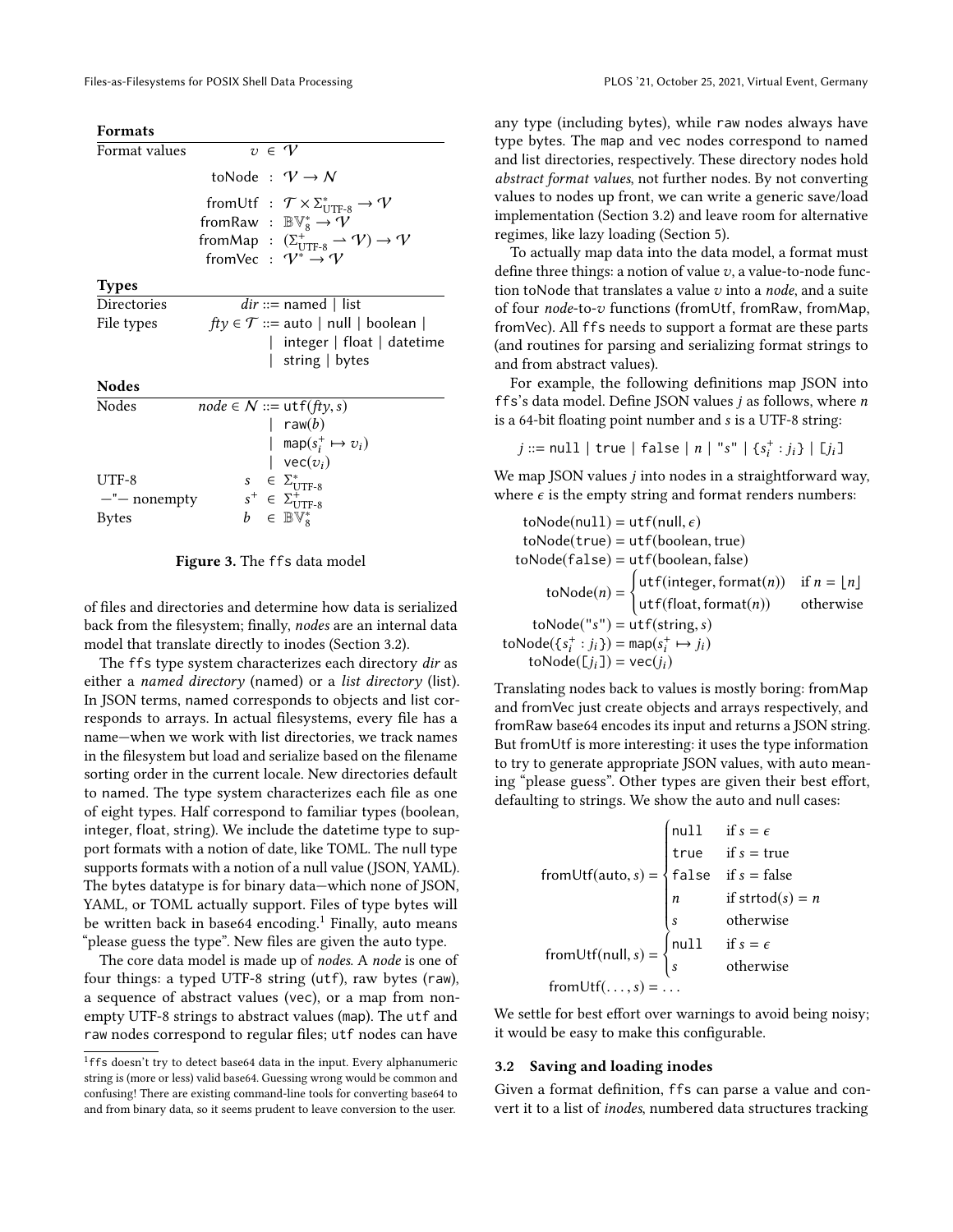file/directory contents and types, along with standard filesystem metadata. These inodes service the various FUSE system calls, which refer to files and directories by inode number, with inode 1 being the root of ffs's filesystem (and its own parent). When the filesystem is unmounted, ffs walks the inode list to generate and emit a new value. The saving and loading is generic, thanks to the abstract node architecture.

Loading. ffs generates inodes by depth-first search on a format value  $v$ , using to Node to convert values to nodes as the search proceeds. Invalid filenames must be munged (Section [3.3,](#page-3-0) "Name munging"). Munged names are stored in metadata, and fieldnames are restored unmunged if those files weren't destructively renamed. In list directories, we simply number the files, starting at 0. In order to ensure that directory listings are sorted properly, filenames will be 0-padded by default, i.e., if there are 120 items, the first file will be 000, the next will be 001, and so on through 119.

Saving. When the filesystem is unmounted, ffs's default behavior is to translate the inodes back into the initial format and emit it on STDOUT. Flags let you alter that behavior, e.g., the -i in-place flag (Figure [1\)](#page-1-1) or the --no-output silencing flag (Figure [2\)](#page-1-2). We traverse the inodes depth-first, using fromVec and fromMap to convert directories. When adding new files to list directories, any filename is allowed; we serialize back in sorted order for the current locale. We restore the original, unmunged name where possible. Some files are ignored by default (e.g., .\_ files holding extended attributes on macOS). When converting files, if the contents of the file are valid UTF-8 and the file's type isn't bytes, we use fromUtf; otherwise we use fromRaw.

Operations. The implementations of the actual FUSE operations are not particularly interesting: we look things up in the inode list and perform the operations requested. There are 41 such operations in the fuser Rust bindings [\[3\]](#page-5-5), which only offers the (more efficient) low-level FUSE bindings. We leave 18 operations with the default implementation (e.g., create forces the OS to use mknod and open) or unsupported (bmap, copy\_file\_range, ioctl, links, locks, syncing, readdirplus, and some macOS calls all return ENOSYS).

## <span id="page-3-0"></span>3.3 Challenges

Performance. ffs works well for quick tasks, with zippy interactive performance on the small files one typically finds in formats like JSON, YAML, and TOML (~10ms load times on files 100KiB and under; Figure [4\)](#page-3-1). All tests were run on a MacBook Pro running macOS 10.13 with a 2.5 GHz Intel Core i7 (4 cores) and 16GB RAM. The computer was unloaded and the network was off. Each benchmark is run 10 times, and all runs are shown. As input files grow above 0.5MiB, the startup and shutdown times become noticeable. Startup is dominated by reading and parsing values while shutdown is dominated by unparsing values and writing; in both cases, saving and

<span id="page-3-1"></span>

(a) 53 real-world JSON files of varying sizes and 4 tiny synthetic JSON files (included to ensure that various renaming features are exercised). The y-axis is log scaled; the x-axis is linear.



(b) Synthetic JSON files exercise deep and wide nesting. The linear relationship is presented log-scaled in both axes for readability. There are no values for depths greater than 64; both the Python and Rust JSON parsers hit recursion limits.

Figure 4. Initial performance evaluation of ffs startup and shutdown. 'Reading' is reading and parsing JSON from storage; 'loading' is generating inodes; 'saving' is generating a JSON value from inodes; 'writing' is unparsing and writing JSON back to storage.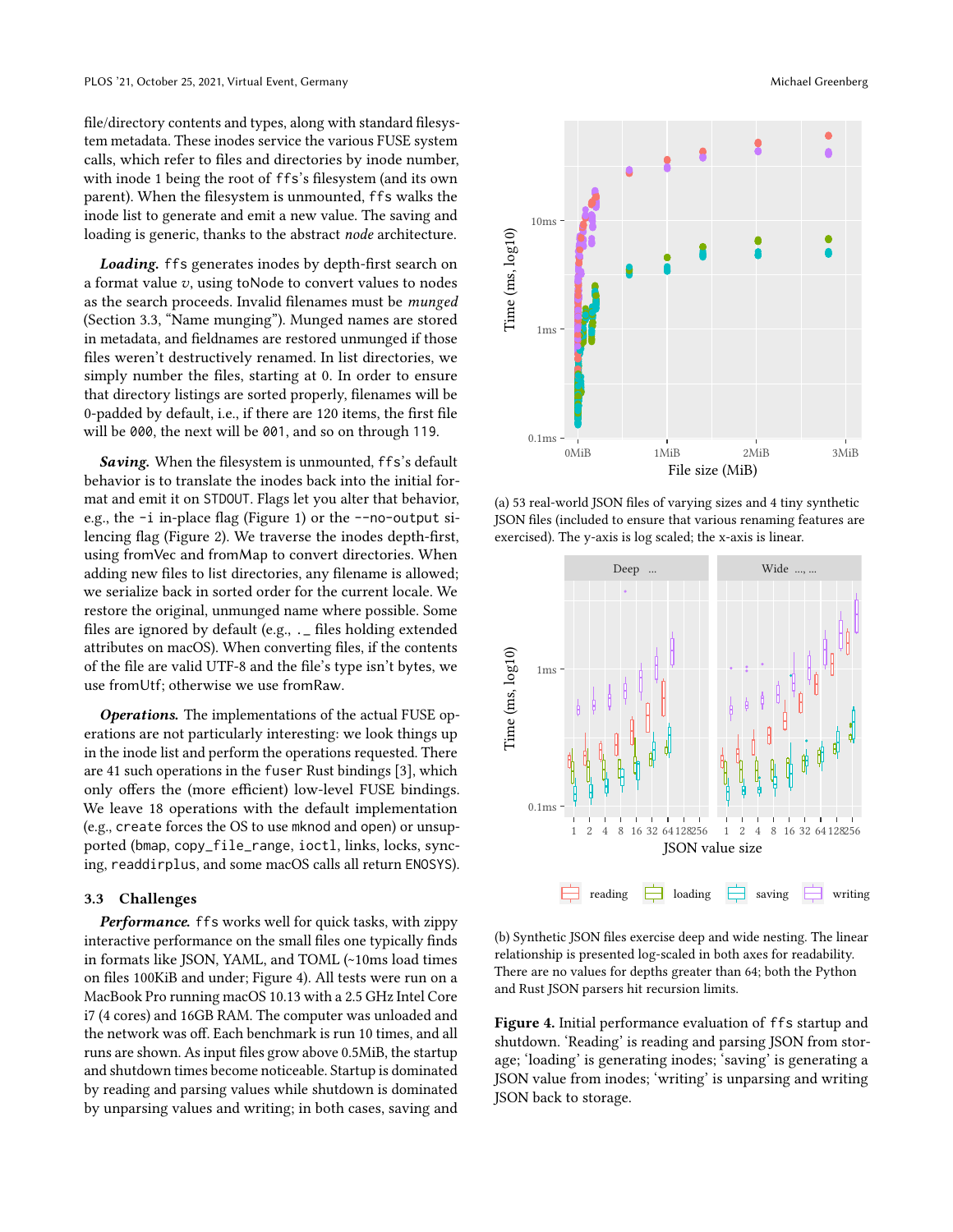loading the inode structure is comparatively cheap (Figure [4](#page-3-1) (a) and (b)). There are several bottlenecks: files are parsed wholesale into format values  $v$ ; inodes are generated eagerly before mounting happens.

In general, it is impossible to avoid parsing overhead entirely—the recursive nesting in these formats means intermediate structures must be at least scanned, if not parsed all the way. Some of the format-parsing libraries support streaming or lazy conversion to data structures, which would reduce the parsing bottleneck. In any case, the Rust libraries for these formats are generally fast, parsing hundreds of megabytes per second. It would be relatively easy to reduce the inode generation bottleneck by introducing a lazy inode that held a format value  $v$ , to be partially traversed on demand. A multithreaded implementation could continue loading in the background, between system calls. Loading might also benefit from learning parsers, like Mison [\[19\]](#page-6-9).

When saving and emitting the final output, it might be possible to reuse any unedited format values, trading time for memory. In some circumstances, it might even be possible to leave most of the file itself intact—though detecting that situation might take more effort than is saved.

Name munging. Some valid field names are invalid filenames, and vice versa. Any UTF-8 string is a valid JSON field; TOML 'bare' keys are quite limited, but quoted keys can be any string, even the empty one; Yaml keys can be arbitrary structures. On the other hand, filenames must be nonempty, the filenames . and .. are both reserved, and the null byte is forbidden. Characters like  $-$  and  $*$  and ? are legal, but they are inconvenient to work with, as are whitespace characters.

ffs's current approach is ad hoc. A --munge flag switches between renaming and filtering fields. Renaming can lead to collisions, which not only demand more renaming in turn, but also make the internal format value's ordering observable. If no edits are made, munged names will be correctly unmunged when saving the data back. Not so for filtering: filtering is a nice way to say "data loss". On the one hand, offering a panoply of configuration flags to control these behaviors is an unappealing solution; on the other hand, warnings, errors, or interactivity all reduce ffs's programmatic usability in scripts and other automation.

Metadata. We use the extended attribute user. type to track the dir and node types; these can be set to, e.g., convert a list directory to a named one, or force a file to be interpreted as bytes. Such an approach works, but is a poor affordance: one must read the documentation and learn to use a tool for managing extended attributes. There are alternatives, all of which introduce more name clashes: we could use filename extensions to indicate types; or we could use some kind of file-based metadata scheme, where foo's metadata is in .foo.type or .types/foo (allocating and managing inodes for many such files) or in a per-directory file . types (making individual type updates more cumbersome).

Constraints. ffs's data model is presented here as unconstrained, but in fact formats and filesystems come with constraints. FUSE filesystems must have a directory at the root, but JSON and YAML have no such constraints (TOML requires the root to be named). On the flipside, it's possible to use extended attributes to force the root to be a list directory, which violates TOML's constraint. In ffs, all of these situations lead to runtime errors.

YAML has an incredibly rich data model, making the full YAML specification notoriously difficult to get right. Two features complicate ffs's work: arbitrary keys and aliases. In YAML, a "mapping"—a named directory and all its contents can be a key to another mapping. That would correspond to the baffling notion of treating a directory and its contents as a filename. When we encounter such structured keys, we just use their hash. YAML's aliases allow named values to be repeated. Our YAML parser handles these automatically, but may not work in all cases—and there are no hooks to treat such aliases as, say, symbolic links.

Finally, we have not yet implemented XML bindings for ffs. XML's data model is rich with attributes and PCDATA, i.e., interleaved text and child tags. It's not at all clear which of the many possible mappings would be appropriate; following xmlfs [\[20\]](#page-6-10) might be easiest approach.

## <span id="page-4-0"></span>4 Related work

Complex data as file hierarchies. Killian introduced /proc, a pseudo-filesystem allowing file-based access to system and process information, for Unix V8 [\[18\]](#page-6-11). Faulkner and Gomes [\[7\]](#page-5-6) ported the concept to UNIX System V. /proc remains a popular interface on Linux.

Wimmer [\[28\]](#page-6-12) proposes "files as directories", of which ffs is an instance; he gives an overview of previous approaches. We refine his proposal, arguing that mapping structured data to file hierarchies is particularly well suited to the POSIX shell ecosystem. Tchernavskij [\[23\]](#page-6-13) offers an ambitious vision of file-to-filesystem mappings, and suggests investigating the "cognitive and operational details". ffs can be seen as investigating the operational details for the particular task of working with semi-structured data. Kell [\[17\]](#page-6-14) agrees with Wimmer's approach, but recharacterizes "the desired affordance" as "not directories per se, but the ability to swap straightforwardly between a byte-stream and a directory 'view' of the data". ffs's in-place editing gives some of that feel, but ffs does not support simultaneous editing of the JSON file and its filesystem mapping. Kell's concerns around "bidirectionality" recur in our setting (Section [3.3\)](#page-3-0).

Augeas [\[21\]](#page-6-15) is a configuration tool that maps files in /etc to a unified tree structure and edits the tree in a custom shell, using lenses [\[5\]](#page-5-7) to map edits back to system configurations. ffs works with the user's choice of shell and ecosystem. Modulo constraints, ffs's mapping is not just a lens, but in fact a bijection.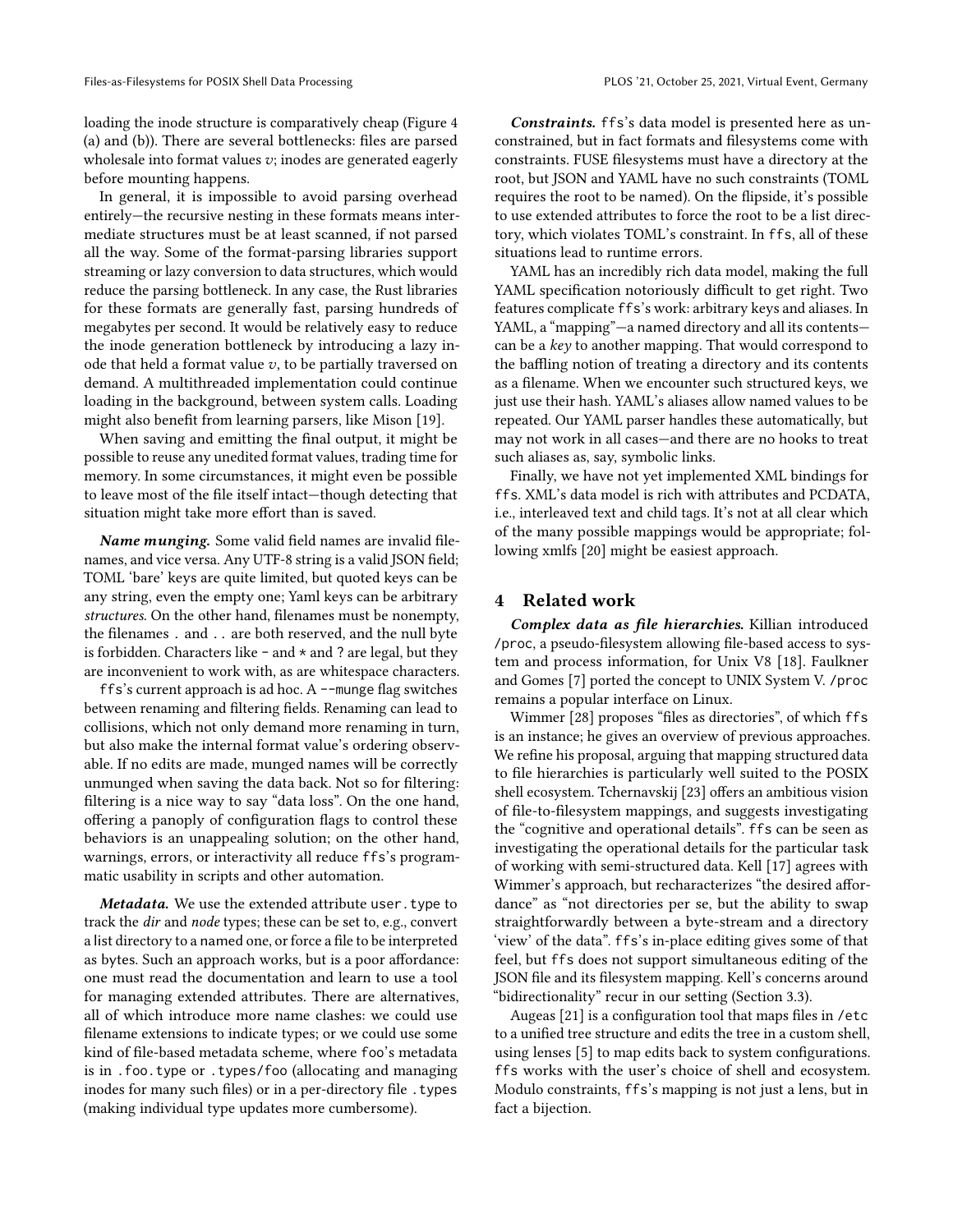Filesystems in Userspace. Filesystems in userspace, a/k/a FUSE, are not a new idea. The FUSE API is available on a variety of Unix-like systems (Linux, FreeBSD, macOS); Windows uses its own Projected File System API. 9p is a simpler protocol than FUSE; it is network-based and implemented on Linux via FUSE. FUSE filesystems range from toys (including toy implementations of JSON filesystems) to commonly used systems like fuse-zip to serious implementations of cloud storage products; see Vangoor et al. [\[25\]](#page-6-16) for an overview.

Unsurprisingly, FUSE is not as performant as in-kernel filesystems, with nearly 6x (-83%) slower throughput than conventional filesystems [\[25,](#page-6-16) [26\]](#page-6-17). XFUSE [\[15\]](#page-6-18) is a userspace filesystem framework that offers significant speedups over FUSE. Since XFUSE is FUSE-compatible, we imagine that dropping ffs into XFUSE would offer speedups. The works just cited evaluate stackable filesystems: passthrough shims that are backed by ext4. XFUSE simulates a variety of possible underlying block devices, including RAMDisks—where the overheads of FUSE cause it to perform much worse than XFUSE, which also performs worse than ext4. Since ffs works entirely in-memory after parsing its input, it probably suffers similarly high overheads.

Various projects aim to speed up FUSE by crossing the user/kernel boundary less often. Direct-FUSE [\[29\]](#page-6-19) offers 1.1x speed ups by moving more of FUSE into userspace. ExtFUSE [\[4\]](#page-5-8) specializes the FUSE interface, running some filesystem logic as eBPF inside the kernel. ExtFUSE speeds up 'stackable' or 'passthrough' filesystems, which just modify some other filesystem's behavior; it's not clear how ffs might benefit. Bento [\[22\]](#page-6-20) offers 7x speed ups by moving everything into kernelspace, relying on Rust for safety. ffs is already written in Rust, and would be a good fit for Bento.

Alternative shells. We focus on supporting the POSIX shell with ffs, but each system uses some particular shell. bash is almost certainly the most popular such shell, and is mandated as the language for shell scripts at Google [\[8\]](#page-5-9). It offers one-dimensional arrays, which simplify ad hoc list handling—but arrays aren't a good fit for recursive data. bash also offers 'loadable builtins' for, e.g., CSV processing. zsh is also popular, and it goes well beyond POSIX. It has both arrays and dynamically loadable 'modules', which offer new builtins for working with structured data (e.g., the termcap database). Neither has tools for semi-structured data.

Both bash and zsh are POSIX-like, but new shells take wildly different paths. fish feels POSIX-ish interactively, but it offers a more conventionally structured scripting language that doesn't support semi-structured data. PowerShell is an object-oriented shell for Windows that exposes the underlying OS objects. PowerShell can be run on any .NET platform, but it's most useful on top of the object model underlying Windows. nushell uses a tabular data model; it works with formats like JSON and TOML natively. Shell-like scripting

languages and libraries offer general purpose programming tools; see Greenberg [\[10\]](#page-6-6) for a review.

# <span id="page-5-4"></span>5 What's next?

What is the best way to evaluate ffs? Prior work on FUSE filesystems focus on block-device backed filesystems, rather than in-memory systems, where we can expect the relative overhead of context switches to be much higher. What is the right baseline? Should ffs be compared to using an editor for interactive work, or to scripts in JavaScript or Python or a notebook? What tasks and benchmarks are appropriate? Lazy loading promises reductions in startup time on large files. What other optimizations are worthwhile?

It would be good to guarantee that each format's mapping to and from the ffs data model was correct, i.e., a bijection. Supporting more formats would make ffs more useful. XML is a natural choice, as are binary formats like CBOR and BSON. More broadly, what other file-to-filesystem mapping tools would be useful? ELF and other executable formats? Media and their metadata? What else?

# Acknowledgments

Konstantinos Kallas, Nikos Vasilakis, Philip Guo, and Ralph Wimmer provided encouragement and insight. Alex Denisov, Andy Chu, John Regehr, and various tweeps brainstormed. Ciprian Manea reported bugs. Erez Zadok, Jay McCarthy, and Vasily Tarasov helped with related work. The PLOS reviewers provided stimulating and helpful feedback, too.

# References

- <span id="page-5-1"></span>[1] Alfred V. Aho, Brian W. Kernighan, and Peter J. Weinberger. 1988. The AWK Programming Language. Addison-Wesley.
- <span id="page-5-2"></span>[2] The Austin Group. 2018. POSIX.1 2017: The Open Group Base Specifications Issue 7 (IEEE Std 1003.1-2008). "Shell & Utilities", awk. [https:](https://pubs.opengroup.org/onlinepubs/9699919799/utilities/awk.html) [//pubs.opengroup.org/onlinepubs/9699919799/utilities/awk.html](https://pubs.opengroup.org/onlinepubs/9699919799/utilities/awk.html)
- <span id="page-5-5"></span>[3] Christopher Berner. 2021. fuser. <https://github.com/cberner/fuser> Accessed 2021-08-25.
- <span id="page-5-8"></span>[4] Ashish Bijlani and Umakishore Ramachandran. 2019. Extension Framework for File Systems in User space. In 2019 USENIX Annual Technical Conference (USENIX ATC 19). USENIX Association, Renton, WA, 121– 134. <https://www.usenix.org/conference/atc19/presentation/bijlani>
- <span id="page-5-7"></span>[5] Aaron Bohannon, J. Nathan Foster, Benjamin C. Pierce, Alexandre Pilkiewicz, and Alan Schmitt. 2008. Boomerang: resourceful lenses for string data. In Proceedings of the 35th ACM SIGPLAN-SIGACT Symposium on Principles of Programming Languages, POPL 2008, San Francisco, California, USA, January 7-12, 2008, George C. Necula and Philip Wadler (Eds.). ACM, 407–419. <https://doi.org/10.1145/1328438.1328487>
- <span id="page-5-3"></span>[6] Stephen Dolan. [n.d.]. jq. <https://github.com/stedolan/jq> Accessed 2021-08-25.
- <span id="page-5-6"></span>[7] Roger Faulkner and Ron Gomes. 1991. The Process File System and Process Model in UNIX System V. In Proceedings of the USENIX Association Software Tools User Group, Winter 1991, Dallas, TX, USA, January, 1991.
- <span id="page-5-9"></span>[8] Googlers. 2020. Shell Style Guide. [https://google.github.io/styleguide/](https://google.github.io/styleguide/shellguide.html) [shellguide.html](https://google.github.io/styleguide/shellguide.html) Accessed 2021-08-25.
- <span id="page-5-0"></span>[9] Michael Greenberg. 2018. The POSIX shell is an interactive DSL for concurrency. DSLDI.